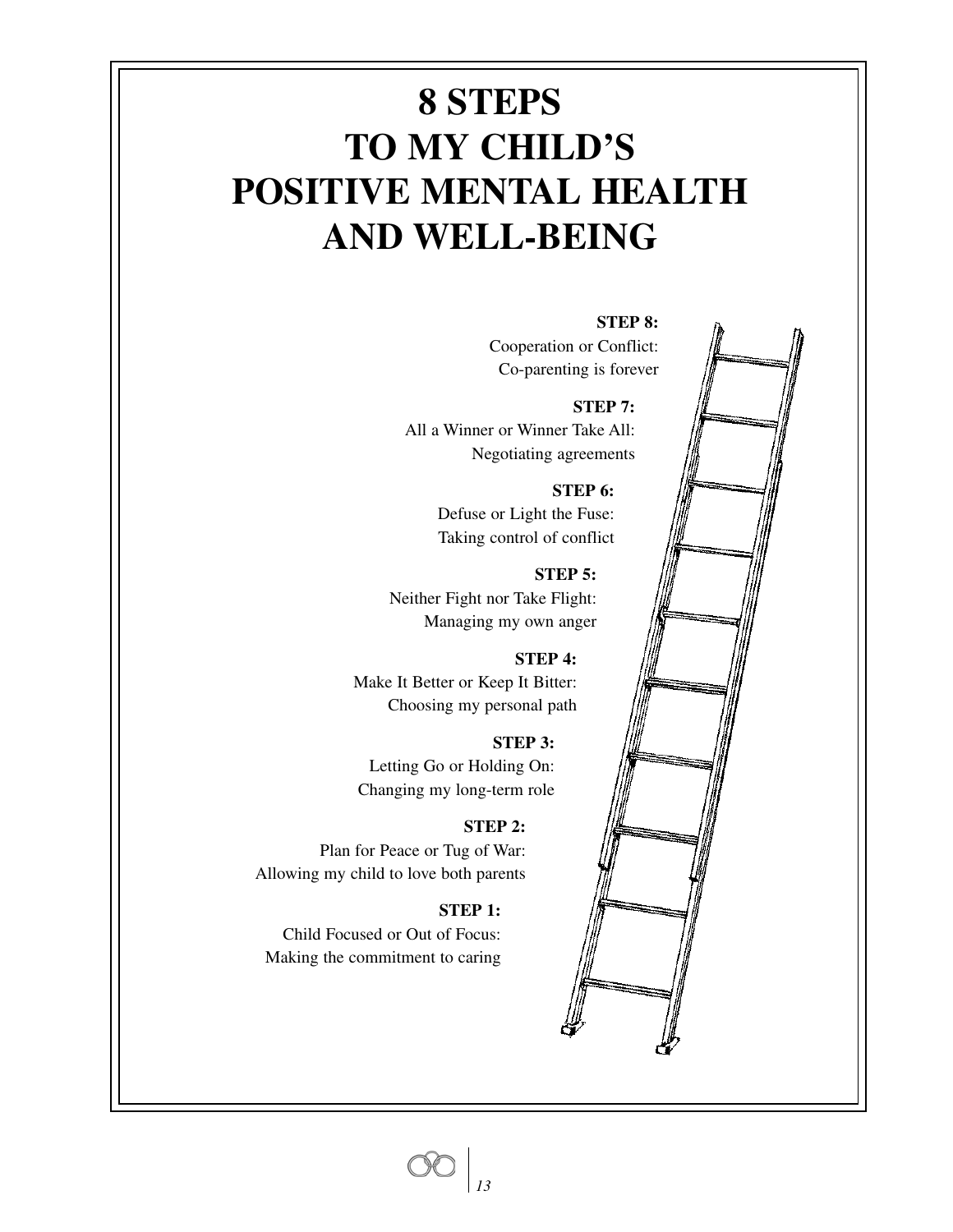# **Love Isn't Easy.....How Far Will You Go?**

**Directions:** Slowly read each question asking yourself, "How far will I go?" Answer honestly. You will notice that the first five questions present easier decisions because they indicate eminent physical danger while the last five present emotional danger. Are you willing to risk placing your child in danger of any kind?

**1. Would you jump into an ice-cold stream to save your child from drowning?**

**2. Would you give up one of your kidneys if it would save your child's life?**

**3. Would you sell all your worldly possessions for costly life-saving surgery for your child?** 

**4. Would you change your diet if your child's doctor diagnosed your child with diabetes?**

**5. Would you give up smoking if your child had a high risk of lung disease or asthma?**

**6. Would you forgive your child's other parent to help your child develop a healthy selfesteem?**

**7. Would you let go of the past to give your child a positive future?**

**8. Would you let go of bitterness/anger if your child developed anxiety symptoms?**

**9. Would you use impulse control if it would teach your child to think before he acted?**

*16*



**10. Would you give up being right so your child wouldn't feel caught in the middle?**

**Love is action . . . not words! If you really love your child, it is time to ACT like it.**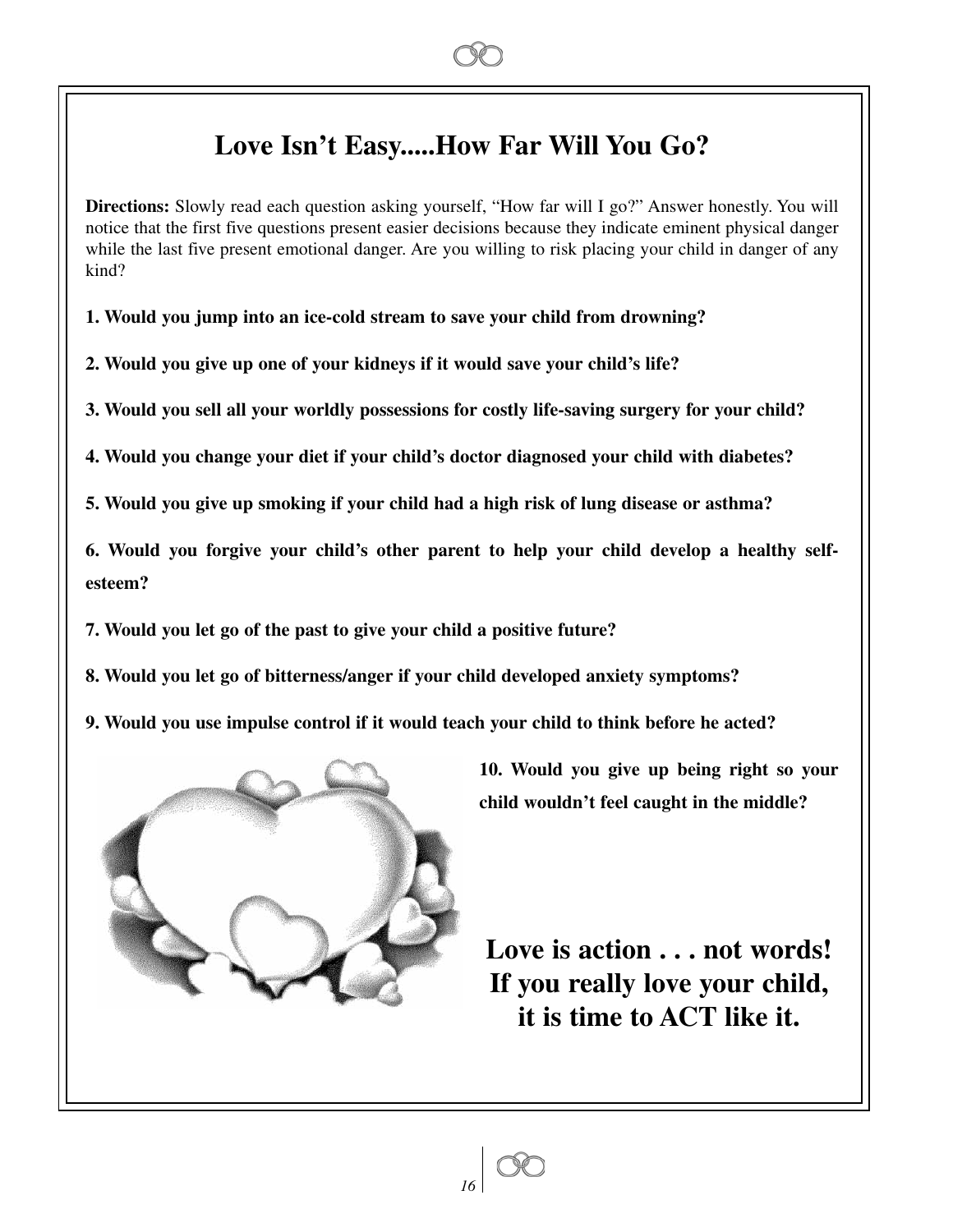#### **What to Do to Improve Realignment**

To help you base more of your decisions on your child's best interests rather than your own, use the following method. It's called the STP-A technique. It stands for Stop, Think, Pause and Act.

# *STP-A Technique*



# **Step 1. STOP**

When a situation suddenly occurs, such as your child's other parent calling and saying he/she wants to change the visitation schedule this month, the first thing to do is to STOP yourself from reacting immediately. Try to block out any thoughts and just get yourself to stop temporarily. Take a breath and focus on calming yourself. Try saying to yourself, "Oh, a chance to practice STP-A."

# **Step 2. THINK**

Now is the time to start thinking. Think about the long-term goal for your child. Envision the words "long term" in front of your eyes as you consider the situation. Next think about what you'd do in a business relationship. Picture how you'd act if you were both in business suits in the middle of a group of business people. Now double-check your thinking by then asking yourself, "Am I trying to get something for myself here or can I put my interests aside temporarily to put my child's interests first?"

# **Step 3. PAUSE**

Now take another breath while you pause. Let it out slowly. Keep yourself from reacting. A fast comeback is not useful. Act as if you are almost in slow motion. The pause will seem longer than it really is. Clear your head by exhaling your emotions.

### **Step 4. ACT**

Now you are ready to take action. You may want to ask for time to consider the situation if you are unclear or if you are concerned with your ability to handle your emotions. If in doubt ask for time. Request an appointment to discuss the matter. If you choose to respond, just remember to use non-blaming "I" statements. If you choose to wait, plan to meet in a public place. Consider alternative actions and problem-solving techniques. Then when you've decided what is truly in your child's best interest, take action.

In chapter 3 we looked at the importance of letting go of the old marital relationship. In this chapter we examined the realignment of a new relationship as co-parents. In order to create this realignment as co-parents, you will need to let go and disengage emotionally from the co-parent. It is extremely difficult, and sometimes almost impossible, to use business skills when you are emotionally charged. Use everything you've learned so far in this book and add new tools to your toolbox as you read the remaining chapters in this guide.